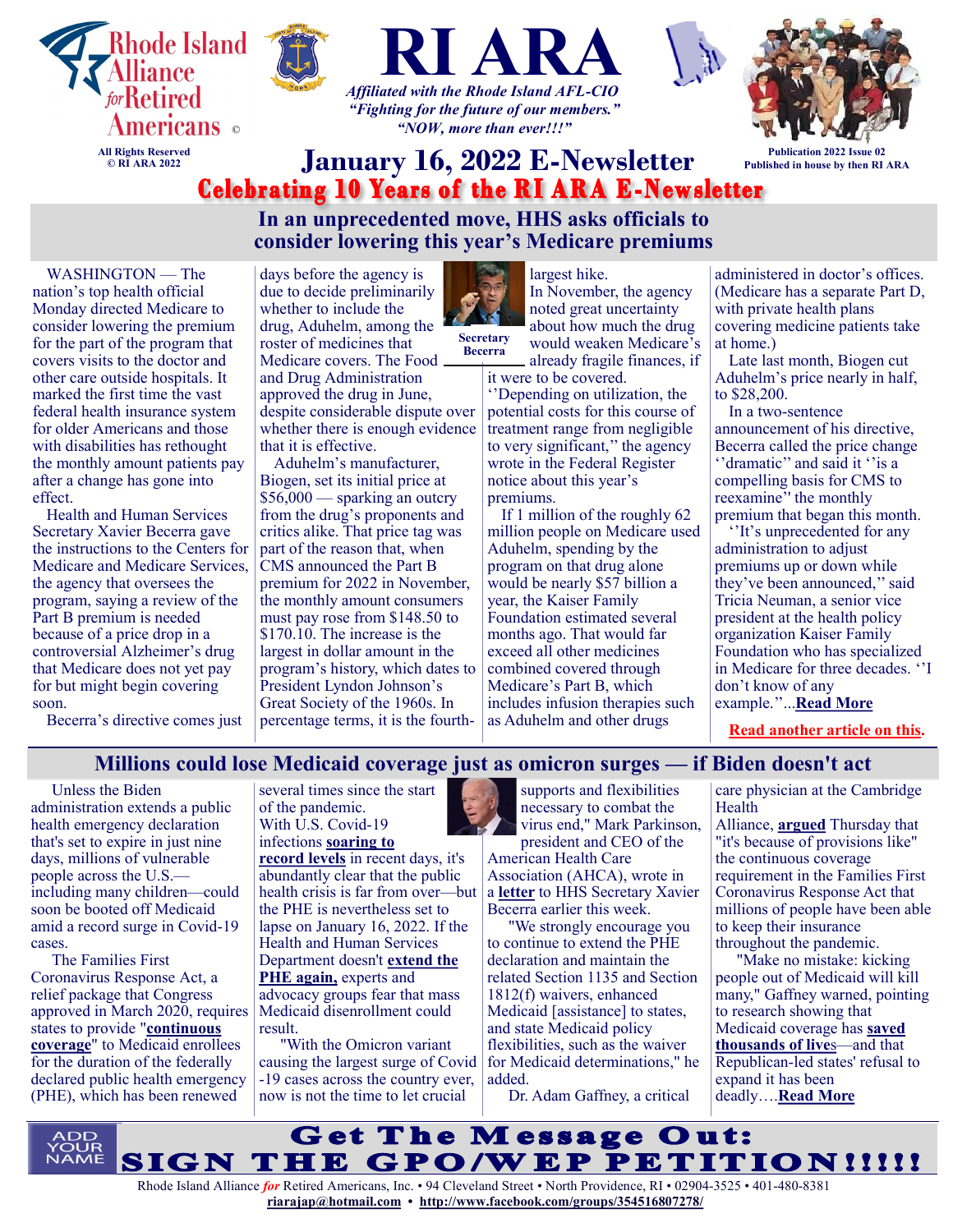# **4 Social Security Payment Quirks That No One Warns You About**

Many people understand the basics of Social Security long before they retire: You pay into the program with your taxes throughout your working years, and then there'll be a nice chunk of change waiting for you afterward.

We learn as we age that things get more complicated than that. Much is written on everything from eligibility requirements for ex-spouses to **[how to maximize](https://www.moneytalksnews.com/solutions/social-security/)  [your Social Security checks](https://www.moneytalksnews.com/solutions/social-security/)**.

There are also certain things that would've been nice to know ahead of time, but that many folks don't realize until they start receiving benefits. Here's a quick look at some of those.

**1. You are paid in arrears** Uncle Sam is very particular about your paying him on time, but of course, he isn't quite so considerate in return. As the Social Security Administration **[freely admits](https://www.ssa.gov/pubs/EN-05-10077.pdf)**,

you can expect every Social Security check to be "paid in the month following the month for which they are due." In other words, your May check will arrive in June.

But it's not considered a late payment when the federal government does it.

**2. You are paid monthly** In our working lives, many of us become accustomed to weekly, biweekly or at least twice monthly pay — and we build our budgets around that. These pay periods describe the

vast majority of American paychecks, according to the **[federal Bureau of Labor](https://www.bls.gov/ces/publications/length-pay-period.htm)** 

# **[Statistics](https://www.bls.gov/ces/publications/length-pay-period.htm)**. Three-quarters of

employers pay either weekly or biweekly, while fewer than 5% of employers pay monthly. Nonetheless, Social Security operates on the unpopular monthly frequency.



3. **Your payment date usually depends on your birthday** Once upon a time —

prior to 1997 — most people received their Social Security checks in the first three days of the month. This didn't work very well.

Because everyone expected their checks at the same time, it created a burden on the Social Security Administration, banks, businesses, the postal service and others.

The SSA found that services were less overwhelmed when checks were spread out throughout the month. This process is called "**[payment](https://www.ssa.gov/history/ssa/ssa2000chapter5.html)  [cycling](https://www.ssa.gov/history/ssa/ssa2000chapter5.html)**," and today it works like this:

**If your birthday is on the 1st through the 10th**: Benefits are paid on the second Wednesday of the month.

- **If your birthday is on the 11th through the 20th**: Benefits are paid on the third Wednesday.
- **If your birthday is on the 21st through the 31st**: **Benefits are paid on the fourth Wednesday. 4. If you receive SSI, your**

**payment date is different** There is an exception to receiving Social Security based on your birth date. If you're also receiving Supplemental Security Income (**[SSI](https://www.ssa.gov/ssi/)**) benefits — which are income supplements for people who are elderly, blind or disabled, and who have little to no income — you'll receive your Social Security payment on the **[third of the month](https://www.ssa.gov/pubs/EN-05-10031-2022.pdf)**, just like in the good old days. Meanwhile, you'll get your SSI payment on the first.

# **57% of Future Retirees Risk Forfeiting Social Security Unless They Know This Rule**

Social Security can help to support you in retirement. But there are confusing rules surrounding the benefits you'll receive.

Unfortunately, many future retirees are unaware of one particular regulation related to the amount of money they'll get in their later years -- and as many as 57% of workers could be at risk of losing some of their benefits because of it.

To make sure you don't inadvertently reduce the Social Security income you end up with, it's important you know the truth about this particular regulation and how it can affect your future plans.

Could you be at risk of losing Social Security?

A recent study from the **[TransAmerica Center for](https://transamericainstitute.org/docs/default-source/research/2021-retirement-outlook-compendium-report.pdf)  [Retirement Studies](https://transamericainstitute.org/docs/default-source/research/2021-retirement-outlook-compendium-report.pdf)** found 57% of current workers intend to work either full time or part time after they've officially retired. As a result, they're potentially at risk of losing some of their Social Security checks.

It's not necessarily a bad idea to keep doing some work to bring in some extra income as a senior. But you can run into trouble if

you don't understand how Social Security's rules relate to your earnings. If you're collecting benefits and haven't yet reached your **[full](https://www.fool.com/retirement/social-security/full-retirement-age/?utm_source=msnrss&utm_medium=feed&utm_campaign=article&referring_guid=d95b16f6-39c4-4376-ac75-e1c732cdc391)  [retirement age](https://www.fool.com/retirement/social-security/full-retirement-age/?utm_source=msnrss&utm_medium=feed&utm_campaign=article&referring_guid=d95b16f6-39c4-4376-ac75-e1c732cdc391)** (FRA), working can result in losing some or all of your **[Social Security income](https://www.fool.com/retirement/social-security/?utm_source=msnrss&utm_medium=feed&utm_campaign=article&referring_guid=d95b16f6-39c4-4376-ac75-e1c732cdc391)**.

Eventually, you can get back the money the Social Security Administration withheld due to your earnings. But it can take a very long time, and you may not live long enough to do it. Furthermore, the loss of those Social Security checks while you're working could end up blowing a hole in your budget if you intended to have both retirement benefits *and* earnings from an employer at the same time.

#### **When do you lose Social Security benefits due to working?**

To determine if working could lead to forfeiting your Social Security checks, you first need to know your full retirement age, which is based on birth year:

66 and four months if you  $\bullet$ were born in 1956

66 and six months if you

were born in 1957 66 and eight months  $\bullet$ if you were born in 1958

66 and 10 months if

you were born in 1959 67 if you were born in 1960 or after

If you've already reached your designated FRA, you're free to earn as much money as you want without losing any Social Security income. But if you're below that age, part or all of your benefit could disappear once you earn too much. Here's when you could lose benefits:

If you won't reach FRA at any time during the year, you forfeit \$1 in benefits for every \$2 earned above \$19,560 **[in 2022](https://www.fool.com/investing/2021/12/10/4-social-security-changes-to-prepare-for-in-2022/?utm_source=msnrss&utm_medium=feed&utm_campaign=article&referring_guid=d95b16f6-39c4-4376-ac75-e1c732cdc391)**.

If you'll hit FRA later in the year but haven't yet, you forfeit \$1 in benefits for every \$3 earned above \$51,960 during the part of 2022 before you reach FRA.

The Social Security Administration doesn't just take a little money out of each check. They withhold entire checks based on the amount you forfeit. If your earnings will cause you to lose \$3,000 in benefits in 2022 and your monthly checks are for

\$1,500, you'll miss two entire checks.

Once you finally reach FRA, the Social Security Administration figures out how many months you missed payments. You're credited back the **[early filing penalties](https://www.fool.com/retirement/2019/08/14/how-much-does-filing-early-cut-my-social-security.aspx?utm_source=msnrss&utm_medium=feed&utm_campaign=article&referring_guid=d95b16f6-39c4-4376-ac75-e1c732cdc391)** that would've otherwise applied for those months. So your benefit check goes up a bit.

Over the years, the slightly higher checks you get after FRA make up for the forfeited funds. But this won't help you financially for a while, and if you pass away soon after your check amount is recalculated, you may not break even.

You need to be aware of the risk of losing your Social Security if you're among the majority of Americans who plan to work in retirement so you can plan accordingly. In many cases, you may decide it's not worth claiming benefits at all before FRA so you can work as much as you want and raise your future Social Security in the process.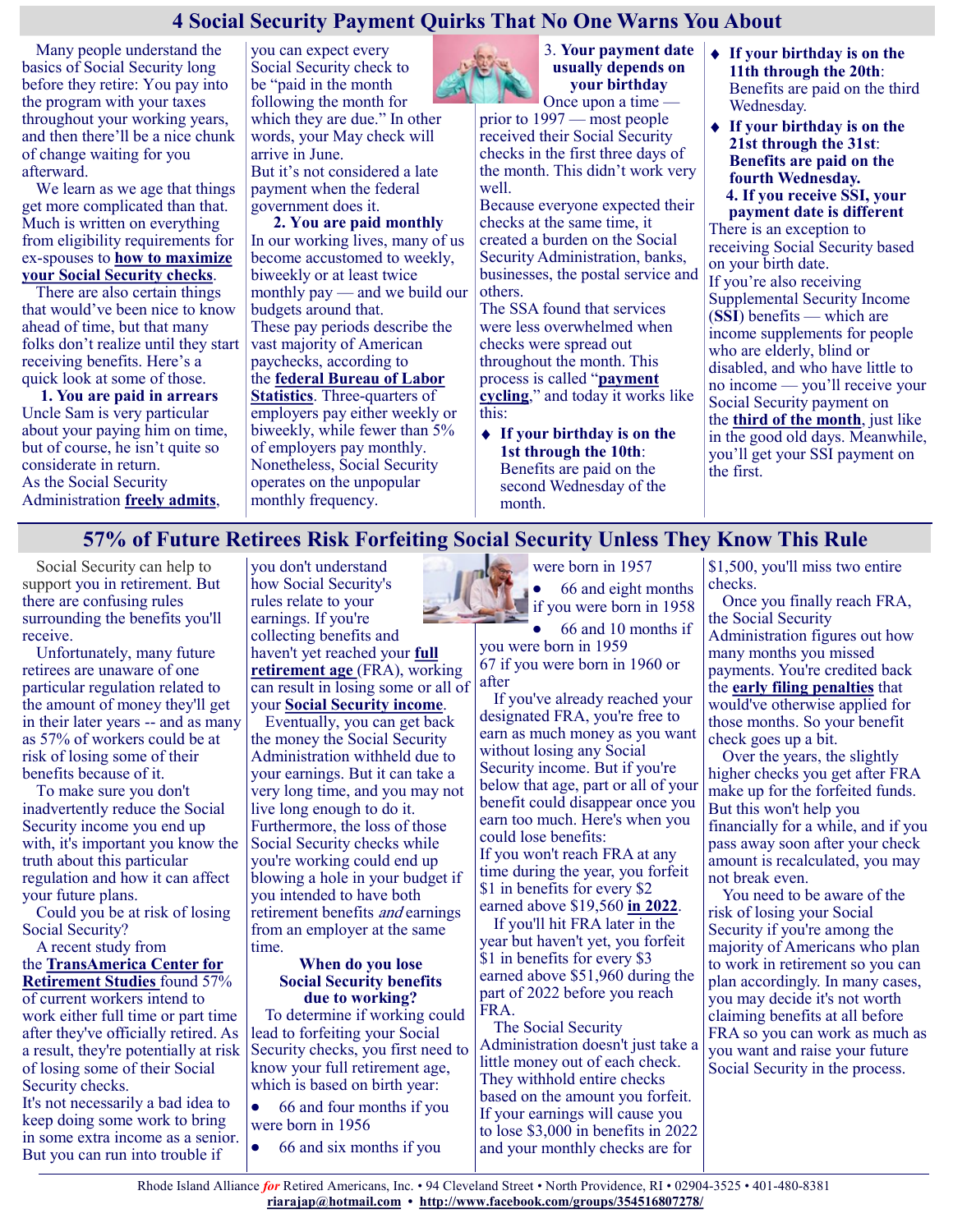# **Social Security: We answer your questions on survivor benefits, earnings test, payroll taxes**

**Question**: **I understand that if I claim Social Security before full retirement age or FRA and continue to work, my benefit will be reduced according to something called the earnings test.**

In 2022, my understanding is that Social Security will **[withhold \\$1 for every \\$2 I](https://www.ssa.gov/benefits/retirement/planner/whileworking.html#:~:text=If%20you%20are%20under%20full,earn%20above%20a%20different%20limit.)  [earn above the annual limit of](https://www.ssa.gov/benefits/retirement/planner/whileworking.html#:~:text=If%20you%20are%20under%20full,earn%20above%20a%20different%20limit.)  [\\$19,560](https://www.ssa.gov/benefits/retirement/planner/whileworking.html#:~:text=If%20you%20are%20under%20full,earn%20above%20a%20different%20limit.)** in the years prior to FRA and **[withhold \\$1 for every](https://www.ssa.gov/benefits/retirement/planner/whileworking.html#:~:text=In%20the%20year%20you%20reach,on%20your%20earnings%20is%20%2451%2C960.&text=The%20special%20rule%20lets%20us,regardless%20of%20your%20yearly%20earnings.)  [\\$3 I earn above \\$51,960 in the](https://www.ssa.gov/benefits/retirement/planner/whileworking.html#:~:text=In%20the%20year%20you%20reach,on%20your%20earnings%20is%20%2451%2C960.&text=The%20special%20rule%20lets%20us,regardless%20of%20your%20yearly%20earnings.)  [year I reach FRA](https://www.ssa.gov/benefits/retirement/planner/whileworking.html#:~:text=In%20the%20year%20you%20reach,on%20your%20earnings%20is%20%2451%2C960.&text=The%20special%20rule%20lets%20us,regardless%20of%20your%20yearly%20earnings.)**. Do I also have to pay income tax on 50% to 85% of my Social Security benefits?

*Answer*: You are correct about the 2022 retirement earnings test exempt amounts, says [David](https://blog.massmutual.com/author/david-freitag)  [Freitag,](https://blog.massmutual.com/author/david-freitag) a financial planning consultant and Social Security expert for MassMutual.

But it's worth noting, too, the earnings test offset is not a tax. "It is qualification measurement to encourage workers to wait until full retirement age or later to start collecting benefits," notes Freitag. "Also, remember that benefits withheld because of the earnings test are gradually paid back over your life expectancy when either you stop working or at full retirement age. Once you reach full retirement age, the earnings test no longer applies."

As for paying taxes on your Social Security benefits, the short answer is yes, says Freitag. In general, if you are working no matter what age, you pay three

common types of taxes: The **[payroll tax that](https://www.irs.gov/taxtopics/tc751)  [supports Social](https://www.irs.gov/taxtopics/tc751)  [Security at 6.2% of](https://www.irs.gov/taxtopics/tc751)  [your earnings,](https://www.irs.gov/taxtopics/tc751)** which

is matched by your employer. The **[payroll tax that pays for](https://www.irs.gov/taxtopics/tc751)  [Medicare at 1.45%](https://www.irs.gov/taxtopics/tc751)**, which is also matched by your employer. The **[income tax on the received](https://www.ssa.gov/benefits/retirement/planner/taxes.html)  [Social Security benefit](https://www.ssa.gov/benefits/retirement/planner/taxes.html)**, based on your combined income for that year.

"However, it is important to remember that when it comes to income tax, Social Security always has a big advantage over money in a tax-qualified retirement savings account," said Freitag. "The maximum amount of Social Security income that is reported is capped at 85%. There is no cap on income reported from tax-qualified retirement accounts.'

It is also important to remember, said Freitag, that if you are paying into the Social Security system, you could be increasing your 35-year earnings average calculation. "When that average goes up, the monthly benefit will also go up," he said.

**Q: I plan to work as an independent contractor in the year I turn full retirement age, but I won't claim Social Security until FRA. My plan is to not invoice my employer until after I turn FRA so as to avoid the earnings test. Will this plan work?**

*Answer*: The rules for self-



employed contractors are different from employees who work for someone else, according to Freitag. First, the self-

employed contractors only need to report their net, after-businessexpense income. And two, selfemployed contractors report the income when it's received, not when it is earned. "So, this strategy to invoice the employer after FRA should work just fine," said Freitag.

**[This booklet](https://www.ssa.gov/pubs/EN-05-10069.pdf)**, published by the Social Security Administration, may help workers understand the earnings test.

**Q: My spouse, who was collecting Social Security, recently died and I am presently not receiving any Social Security benefits. Should I apply for survivor's benefits and are those benefits retroactive to the date of his death?**

*Answer:* You didn't give your age, but this is a crucial part of your strategy, said **[Elaine Floyd](https://content.investmentsandwealth.org/elaine-floyd)**, director of retirement and life planning at **[Horsesmouth.](https://www.horsesmouth.com/)**

If you are full retirement age or older, Floyd recommends calling the Social Security Administration at 800-772-1213 and applying for your survivor's benefit as soon as possible. "Ask for retroactive benefits back to the date of his death, or back six months if he died more than six months ago," she suggests.

If you are over age 60 but not

yet full retirement age, and if you apply for your survivors benefit now, **[it will be](https://www.ssa.gov/benefits/survivors/survivorchartred.html)  [permanently reduced](https://www.ssa.gov/benefits/survivors/survivorchartred.html)**.

"If you have a long life expectancy or just want longevity insurance in case you do live a long time, you would do well to maximize your survivors benefit by waiting until your full retirement age to apply for it," says Floyd. "If you are 62 or older and also qualify for a retirement benefit based on your own work record, you could start that benefit now and **[switch to](https://www.ssa.gov/benefits/survivors/1945s.html#:~:text=Full%20Retirement%20Age%20for%20Survivors%20Born%20Between%201945%20And%201956,on%20age%20is%20age%2060.&text=62%2C%20you%20will%20get%2081.0,for%20an%20additional%2048%20months.)  [the survivor benefit when you](https://www.ssa.gov/benefits/survivors/1945s.html#:~:text=Full%20Retirement%20Age%20for%20Survivors%20Born%20Between%201945%20And%201956,on%20age%20is%20age%2060.&text=62%2C%20you%20will%20get%2081.0,for%20an%20additional%2048%20months.)  [turn full retirement age](https://www.ssa.gov/benefits/survivors/1945s.html#:~:text=Full%20Retirement%20Age%20for%20Survivors%20Born%20Between%201945%20And%201956,on%20age%20is%20age%2060.&text=62%2C%20you%20will%20get%2081.0,for%20an%20additional%2048%20months.)**."

However, Floyd notes, if your own retirement benefit is higher – that is, if you were to apply for it at age 70 it would exceed the maximum survivor benefit – you should not apply for your retirement benefit now. "In this case, you could start the reduced survivors benefit now and switch to your own maximum benefit at 70," she said.

Note: If you are under full retirement age and working, all benefits are subject to the earnings test: \$1 in benefits will be withheld for every \$2 earned over the threshold, which is \$19,560 in 2022.

*This article originally appeared on USA TODAY*: *[Social](https://www.usatoday.com/story/money/personalfinance/retirement/2022/01/07/social-security-benefits-2022/9119110002/)  [Security: We answer your](https://www.usatoday.com/story/money/personalfinance/retirement/2022/01/07/social-security-benefits-2022/9119110002/)  [questions on survivor benefits,](https://www.usatoday.com/story/money/personalfinance/retirement/2022/01/07/social-security-benefits-2022/9119110002/)  [earnings test, payroll taxes](https://www.usatoday.com/story/money/personalfinance/retirement/2022/01/07/social-security-benefits-2022/9119110002/)*

**Report: Too Few Beneficiaries Receiving Needed Opioid Treatment Through Medicare**

**[A recent report](https://oig.hhs.gov/oei/reports/OEI-02-20-00390.asp)** from the U.S. Department of Health and Human Services Office of Inspector General (OIG) shows that many people with Medicare are not receiving needed prescription medications and therapy to treat their Opioid Use Disorder (OUD). These findings come during a surge in opioidrelated overdose deaths nationally.

Around one million people with Medicare had a diagnosed OUD in 2020. OIG defines an OUD as "a problematic pattern of opioid use that leads to clinically significant impairment or distress and is sometimes

referred to as opioid addiction. It is a chronic disease that may cause people to seek opioids compulsively or in ways that they find difficult to control despite harmful consequences." Despite the prevalence, only 16% of beneficiaries with OUDs received recommended medication to treat their opioid use disorder. These medications work to decrease illicit opioid use and opioid-related overdose deaths.

Of the 16% who received medication for OUD, only half received the recommended behavioral therapy that should

accompany that treatment.

As with many coverage issues, there is an equity component to this missing OUD treatment. Beneficiaries who are older, Asian and Pacific Islander, Hispanic, or Black were less likely to receive medication than younger or white beneficiaries.

These data show continuing issues in coverage for OUD and other substance use disorders through Medicare. **[Limited](https://www.medicarerights.org/medicare-watch/2021/02/18/legal-action-center-calls-for-better-medicare-coverage-for-substance-use-disorder-treatments)  [numbers of providers, coupled](https://www.medicarerights.org/medicare-watch/2021/02/18/legal-action-center-calls-for-better-medicare-coverage-for-substance-use-disorder-treatments)  [with gaps in coverage](https://www.medicarerights.org/medicare-watch/2021/02/18/legal-action-center-calls-for-better-medicare-coverage-for-substance-use-disorder-treatments)**, lead to missing treatment for a significant portion of people with OUDs and Medicare.

OIG recommends that the Biden Administration do more to ensure appropriate OUD treatment for beneficiaries, including through outreach to beneficiaries, increasing the number of providers for OUD, improving utilization of behavioral therapy, and better data collection to track issues.

At Medicare Rights, we concur with these recommendations and urge the Biden Administration and Congress to do more to increase OUD treatment options for all beneficiaries.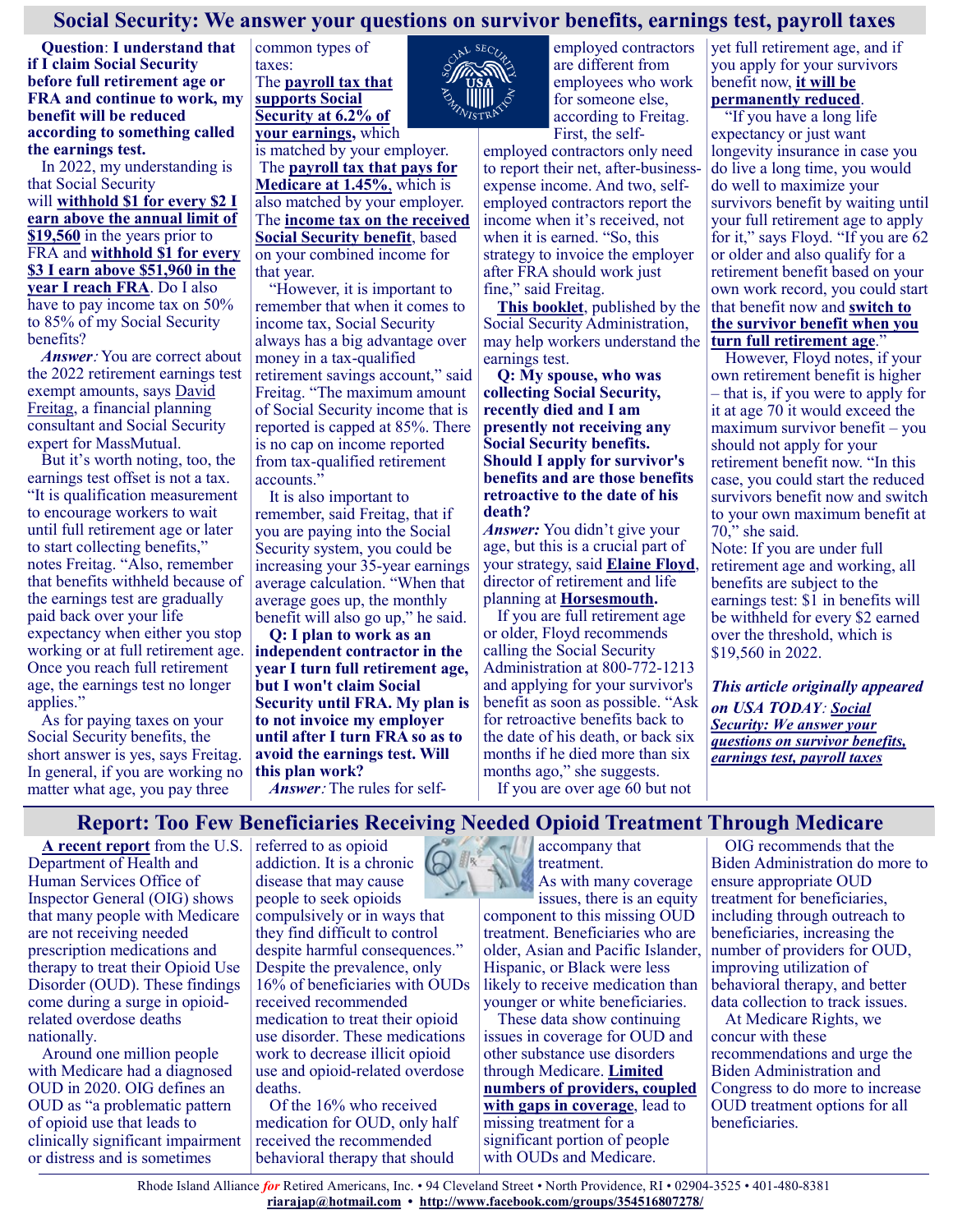## **No Surprises Act Goes into Effect, Expanding Patient Protections**

The No Surprises Act, a federal law that protects people who are covered under group and individual health insurance policies from receiving surprise bills in many circumstances, went into effect at the beginning of the year. The law also establishes an independent mechanism to resolve disputes between plans and providers as well as between uninsured patients and providers when they have received a good faith estimate from a provider.

Many Americans fear getting **[unexpected medical](https://www.kff.org/health-costs/press-release/a-polling-surprise-americans-rank-unexpected-medical-bills-at-top-of-family-budget-worries/)  [bills](https://www.kff.org/health-costs/press-release/a-polling-surprise-americans-rank-unexpected-medical-bills-at-top-of-family-budget-worries/)**, and this law was passed after years of outrage over surprise bills following emergency procedures. The law covers surprise bills resulting from care from out-of-network providers and facilities in

emergency and some non-emergency situations, and when outof-network practitioners provide care at in-network facilities. It also requires providers and facilities to provide easy-to-understand notices explaining billing protections and practices. These changes do not directly apply to people with public health insurance like Medicare, Medicaid, TRICARE, the Indian Health Service, or VA benefits, because these people are already protected from balance billing and these types of surprise bills. Since 1997, people with Original Medicare have been protected against surprise billing from **[opt](https://www.medicare.gov/forms-help-resources/find-providers-whove-opted-out-of-medicare)[out providers](https://www.medicare.gov/forms-help-resources/find-providers-whove-opted-out-of-medicare)** under financial liability rules, and such providers must enter into a private contract



 $\mathbb{Z}$  is with the patient in advance of providing care that explains fully that Medicare will not

pay for the services. Providers who do not **[accept](https://www.medicareinteractive.org/get-answers/medicare-covered-services/outpatient-provider-services/participating-non-participating-and-opt-out-providers)  [assignment](https://www.medicareinteractive.org/get-answers/medicare-covered-services/outpatient-provider-services/participating-non-participating-and-opt-out-providers)** may charge more than the Medicare-approved amount but are still limited in the amount above that rate they may charge and are always required to submit the bill to Medicare.

People with Medicare Advantage plans that have networks are also **[protected](https://www.cms.gov/Regulations-and-Guidance/Guidance/Manuals/Downloads/mc86c04.pdf)** from out-ofnetwork surprise and balance billing in several ways enrollees may not be charged more than in-network costsharing for emergency and urgently needed services, including stabilization, medically necessary dialysis when the

enrollee is outside of the plan's service area, or services provided by an in-network provider who works with out-of-network providers, or where an innetwork provider has referred or received prior authorization for the referral to an out-of-network provider.

At Medicare Rights, we support these needed limitations on surprise billing and are glad to see protections extended to people with group and individual coverage. We will continue to urge Congress to extend the reach of surprise billing prohibitions to cover ambulance services and other care that was not covered by the No Surprises Act.

**[Read the CMS fact sheet](https://www.cms.gov/newsroom/fact-sheets/no-surprises-understand-your-rights-against-surprise-medical-bills)  [about the No Surprise Act.](https://www.cms.gov/newsroom/fact-sheets/no-surprises-understand-your-rights-against-surprise-medical-bills)**

## **What Will the Fed's 2022 Taper Plans Mean for Social Security?**

**The Motley Fool.** 

Social Security's Trust Funds currently have just over \$2.8 trillion in assets in them, yet those funds are expected to run dry by 2034, which would cut benefits by nearly a quarter. A key reason for the trust funds' challenges comes from the way they're designed. They only hold U.S. Treasury debt, which right now pays the program a weighted interest rate below  $2.4\%$ .

When that interest rate is compared with the **[whopping](https://www.fool.com/investing/2021/12/25/social-securitys-record-2022-increase-isnt-all-its/?utm_source=msnrss&utm_medium=feed&utm_campaign=article&referring_guid=0530bd44-8a0b-41f4-9ea2-c23f259d0db2)  [5.9% increase in per recipient](https://www.fool.com/investing/2021/12/25/social-securitys-record-2022-increase-isnt-all-its/?utm_source=msnrss&utm_medium=feed&utm_campaign=article&referring_guid=0530bd44-8a0b-41f4-9ea2-c23f259d0db2)  [benefits](https://www.fool.com/investing/2021/12/25/social-securitys-record-2022-increase-isnt-all-its/?utm_source=msnrss&utm_medium=feed&utm_campaign=article&referring_guid=0530bd44-8a0b-41f4-9ea2-c23f259d0db2)** Social Security has to pay out this year due to inflation, it's no wonder the trust funds are in trouble. They simply can't earn enough to keep up with the increases that the program has to pay out.

Still, some hope may very well be on the horizon. While the stock market has gotten a bit nervous when it comes to the Federal Reserve's plans to start **[tapering its bond purchase](https://www.fool.com/investing/2021/12/21/ignore-fed-investors-focus-on-surefire-strategy/?utm_source=msnrss&utm_medium=feed&utm_campaign=article&referring_guid=0530bd44-8a0b-41f4-9ea2-c23f259d0db2)  [program,](https://www.fool.com/investing/2021/12/21/ignore-fed-investors-focus-on-surefire-strategy/?utm_source=msnrss&utm_medium=feed&utm_campaign=article&referring_guid=0530bd44-8a0b-41f4-9ea2-c23f259d0db2)** that news may very well mean good things for Social Security. Indeed, it could help both increase Social Security's return on its investments and reduce the amount the program needs to pay out over time.

How tapering can help Social Security's return on investment

Because the Fed has the authority to print legal currency, it has the ability to pay any price it chooses for the assets (typically bonds) that it buys. That is largely how it influences interest rates. If it wants rates to go down, it buys more bonds. If it wants rates to go up, it slows or stops its purchases -- that's what "tapering" means -- and it could even sell some of the bonds it owns.

When the Fed buys less, it means that other people and institutions -- ones who can't print legal money -- need to step up to buy the supply of bonds that the Fed is no longer purchasing. Given a consistent supply of bonds, but lowered *demand* for bonds given the Fed's tapering decision, prices will naturally drop to a lower level. A lower price for a bond means the buyer gets a higher net expected return on that investment -- in effect, higher interest rates.

Since Social Security can only buy U.S. Treasury bonds, higher interest rates mean that when it purchases new bonds for its trust funds, it gets a higher return on its investment than it would with lower rates. That

could potentially help extend the life of the trust funds, but it won't be by

all that much. The reason is that now that Social Security's trust funds are expected to start shrinking, Social Security won't be a net buyer of new bonds. Thus, it won't benefit as much as if it were still building its trust funds.

How tapering can help lower Social Security's expenses

The Fed's taper should help Social Security, but it won't be enough

Because Social Security's income could increase from higher interest rates and its expense pressures could reduce from lower inflation, **[Social](https://www.fool.com/retirement/social-security/?utm_source=msnrss&utm_medium=feed&utm_campaign=article&referring_guid=0530bd44-8a0b-41f4-9ea2-c23f259d0db2)  [Security](https://www.fool.com/retirement/social-security/?utm_source=msnrss&utm_medium=feed&utm_campaign=article&referring_guid=0530bd44-8a0b-41f4-9ea2-c23f259d0db2)** could be a big winner from the Fed's taper. Even with that boost, however, it doesn't change the fundamental trajectory that Social Security is on.

Even under more optimistic assumptions than its base case, Social Security's modeling projects a 95% probability that if nothing changes in how it operates, its trust funds will empty by 2041. While that does indicate there's a chance that its trust funds could last beyond the current 2034 baseline projection, it at best buys a few years before benefits are at risk of being

slashed.

Regardless of when it happens, you need to recognize that there are really only a handful of tools that Congress can use to protect Social Security for the longer term. It can raise taxes, it can cut benefits in a more controlled way than simply letting the trust funds empty, or it can change the way those trust funds are invested. All three of those options involve a different set of trade-offs and risks, and they all will impact most Americans as taxpayers, as recipients, or both.

So take the opportunity that you have now to prepare for the changes that will take place to Social Security in the not too distant future. Based on the trajectory it is on, it's not a matter of if the program will change, it's a matter of *how* it will change. The better prepared you are in advance, the easier it will be for you to manage through those changes, regardless of what that ultimately look like.

With a little more than a decade until the trust funds are expected to empty, you still have time to put a plan in place for yourself, but the longer you wait, the tougher any disruption will likely be. So get started now, and be all that much more ready for whatever comes down the pike for Social Security.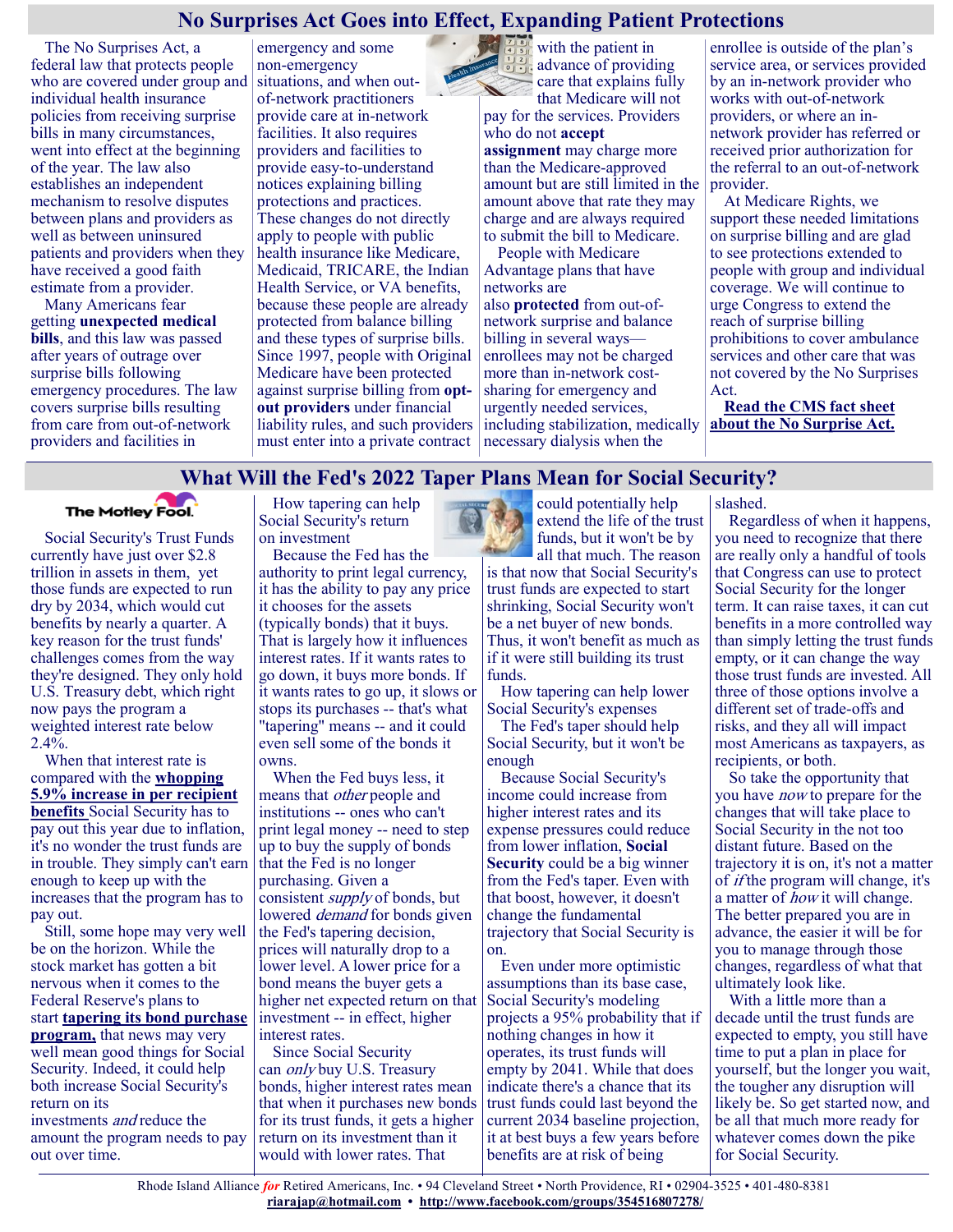# **A New Paradigm Is Needed: Top Experts Question the Value of Advance Care Planning**

For decades, Americans have been urged to fill out documents specifying their end-of-life wishes before becoming terminally ill — living wills, donot-resuscitate orders, and other written materials expressing treatment preferences.

Now, a group of prominent experts is saying those efforts should stop because they haven't improved end-of-life care.

"Decades of research demonstrate advance care planning doesn't work. We need a new paradigm," said Dr. R. Sean Morrison, chair of geriatrics and palliative medicine at the Icahn School of Medicine at Mount Sinai in New York and a co-author of a **[recent opinion](https://jamanetwork.com/journals/jama/fullarticle/2785148)  [piece](https://jamanetwork.com/journals/jama/fullarticle/2785148)** advancing this argument in JAMA.

"A great deal of time, effort, money, blood, sweat and tears

have gone into increasing the prevalence of advance care planning, but the evidence is clear: It

doesn't achieve the results that we hoped it would," said Dr. Diane Meier, founder of the Center to Advance Palliative Care, a professor at Mount Sinai and co-author of the opinion piece. Notably, advance care planning has not been shown to ensure that people receive care consistent with their stated preferences — a major objective.

"We're saying stop trying to anticipate the care you might want in hypothetical future scenarios," said Dr. James Tulsky, who is chair of the department of psychosocial oncology and palliative care at the Dana-Farber Cancer Institute in Boston and collaborated on the  $\vert$  care planning is highly



article. "Many highly educated people think documents prepared years in advance will protect them if they become incapacitated. They won't."

The reasons are varied and documented in dozens of research studies: People's preferences change as their health status shifts; forms offer vague and sometimes conflicting goals for end-of-life care; families, surrogates and clinicians often disagree with a patient's stated preferences; documents aren't readily available when decisions need to be made; and services that could support a patient's wishes — such as receiving treatment at home — simply aren't available.

But this critique of advance

controversial and has received considerable pushback.

Advance care planning has evolved significantly in the past decade and the focus today is on conversations between patients and clinicians about patients' goals and values, not about completing documents, said Dr. Rebecca Sudore, a professor of geriatrics and director of the Innovation and Implementation Center in Aging and Palliative Care at the University of California-San Francisco. This progress shouldn't be discounted, she said.

Also, anticipating what people want at the end of their lives is no longer the primary objective. Instead, helping people make complicated decisions when they become seriously ill has become an increasingly important priority….**[Read More](https://khn.org/news/article/advance-care-planning-palliative-care-experts-paradigm-shift/)**

# **DCE "experiment" could mean total privatization of Medicare**N0

In 2020, the Trump administration launched a plan to hand traditional Medicare over to **[Wall Street](https://theintercept.com/2021/12/14/medicare-privatized-health-care-insurance-direct-contracting-ethics/)**. Inexplicably, the Biden administration is playing along.

The overwhelming evidence demonstrates that the plan will drive up healthcare costs, inhibiting people from getting needed care. So-called Direct Contracting Entities, DCEs, must pay for the care of the people assigned to them. Here's the sweet part for Wall Street: In addition to the normal profits from providing services, these firms can keep as much as 40 percent of the money they don't spend on care. Talk about a financial incentive to deny treatments.

In addition, a **[new safe harbor](https://www.law.cornell.edu/cfr/text/42/1001.952)  [rule](https://www.law.cornell.edu/cfr/text/42/1001.952)** lets DCEs owned by the same investors shuffle money between them without risking civil or criminal penalties for

paying kickbacks. That's the kind of system that makes profiteering easy.

In phase one of this healthcare experiment, the Centers for Medicare and Medicaid Services, CMS, pays 53 DCEs. They receive a fixed amount of money to cover care for each traditional Medicare enrollee whose primary care doctor signs up with that DCE. The government already autoassigned hundreds of thousands of people to DCEs.

Since people in traditional Medicare did not sign up for this, they likely do not know or understand what's in store. Yes, they should have received written notice of their new status. But CMS treats the change as if it does not affect the quality of care provided to these older and disabled people.

Astonishingly, CMS does not require DCEs to tell people that



Anyone enrolled in a DCE should worry that their primary care doctors will limit their access to costly necessary care. The DCEs are likely paying these doctors more to keep patients away from specialty care or providing them with guidance to

delay and withhold care. We have seen this profit maximizing before, and it isn't pretty.

With Medicare Advantage, which corporate health insurers administer, the Office of the Inspector General found **[widespread and](https://oig.hhs.gov/oei/reports/oei-09-16-00410.pdf)  [persistent inappropriate delays](https://oig.hhs.gov/oei/reports/oei-09-16-00410.pdf)  [and denials of care and](https://oig.hhs.gov/oei/reports/oei-09-16-00410.pdf)  [coverage](https://oig.hhs.gov/oei/reports/oei-09-16-00410.pdf)**.

The Biden administration continues to **[mislead](https://www.medicare.gov/Pubs/pdf/12106-Medicare-Advantage-ESRD.pdf)  [people](https://www.medicare.gov/Pubs/pdf/12106-Medicare-Advantage-ESRD.pdf)** about Medicare Advantage or Part C of Medicare

with information claiming it offers people more than traditional Medicare without explaining its risks, including considerable **[financial](https://www.kff.org/medicare/issue-brief/cost-related-problems-are-less-common-among-beneficiaries-in-traditional-medicare-than-in-medicare-advantage-mainly-due-to-supplemental-coverage/)** and **[admi](https://www.kff.org/medicare/issue-brief/prior-authorization-in-medicare-advantage-plans-how-often-is-it-used/) [nistrative](https://www.kff.org/medicare/issue-brief/prior-authorization-in-medicare-advantage-plans-how-often-is-it-used/)** barriers to care. Conflicts of Interest Abound

These business models mean that **[providing quality health](https://justcareusa.org/high-proportion-of-people-flee-medicare-advantage-at-end-of-life/)  [care](https://justcareusa.org/high-proportion-of-people-flee-medicare-advantage-at-end-of-life/)** and abiding by their **[legal](https://www.brown.senate.gov/newsroom/press/release/brown-colleagues-urge-cms-to-investigate-medicare-advantage-overbilling-protect-taxpayer-dollars-and-improve-care-for-older-ohioans)  [obligations](https://www.brown.senate.gov/newsroom/press/release/brown-colleagues-urge-cms-to-investigate-medicare-advantage-overbilling-protect-taxpayer-dollars-and-improve-care-for-older-ohioans)** is at odds with profiting handsomely, reports by government agencies and independent researchers have shown again and again.

Private equity firms and corporations that own or operate **[dialysis centers](https://justcareusa.org/for-profit-dialysis-care-puts-off-transplants/)**, **[hospice](https://www.washingtonpost.com/news/wonk/wp/2016/09/15/how-tens-of-thousands-of-patients-who-werent-actually-dying-wound-up-on-hospice-care/)  [programs](https://www.washingtonpost.com/news/wonk/wp/2016/09/15/how-tens-of-thousands-of-patients-who-werent-actually-dying-wound-up-on-hospice-care/)**, **long-[term care](https://www.marketwatch.com/story/profits-and-pain-backed-by-d-c-power-players-and-private-equity-a-healthcare-provider-is-under-scrutiny-for-failing-fragile-seniors-11636636872)  [programs](https://www.marketwatch.com/story/profits-and-pain-backed-by-d-c-power-players-and-private-equity-a-healthcare-provider-is-under-scrutiny-for-failing-fragile-seniors-11636636872)** and even **[dermatology practices](https://www.nbcnews.com/health/health-care/get-money-dermatologist-says-patient-care-suffered-private-equity-back-rcna9152)** put

their own interests first, to the detriment of their patients, government watchdogs found….**[Read More](https://justcareusa.org/dce-experiment-could-mean-total-privatization-of-medicare/)**

# **How to Get Social Security Questions Answered**

The Social Security Administration (SSA) has released a new **[flyer](https://u1584542.ct.sendgrid.net/ss/c/atcYNHk4Eh2YdGnwBh-YDH47-86-l9pro9D76mgXk06S9JJw76BhrEbPp-shObDHGf4ZXVdQ2-0vQao-pPizauDVIUNvMBBZbXOlbnO9KV6Ip67GdbNlMkyL9JjgP9h1EAcZ_xTy_aQnHW5PeW_1LLgj9329_Ycj8sNqrp0ZwsXVhT3pnlJbe6zDCz7W7LutnkU23QmJuDqF4DfxqBBiKp7fQaGko)** explaining how Americans can get help and information while the pandemic continues. It stresses that the best way for most people to find the

information they need is on its website, **[www.SSA.gov](https://u1584542.ct.sendgrid.net/ss/c/mRshnjzLbfRUAJcmEcvG0-VZGfTdsjYsrrq99eCIVtK-LQkzs0-DlFJw-hK2CcK3OpW8Ae5tggrVlMuEnQC_xpkWvIQ6Ve4NDURFb9KXL9VmZ1lkkKonycutcyCilc26NQZGp_rkxZBHA3rSyVuHVhph4V3BjmG3SBoS6c-uxEuep0MjsXv5R3DJxnQXB6_WBGtelv0kMIeFsY7Ou6AoBs72TEOYG)**. People can also reach SSA by calling 800-772-1213 or contacting a local Social Security office.

Local Social Security offices are open by appointment only. All visitors must wear a mask, regardless of

vaccination status. Visitors are asked to be prepared to wait outdoors when ability to follow physical distancing requirements is limited indoors and to come alone unless they require help

with their visit. If you need help, only one person is allowed to accompany you.

A recent **[report](https://u1584542.ct.sendgrid.net/ss/c/nIATlT34azO8Uq6tATWtxOJuZfxerQC4u04McHntAz0CrcKWuGIbVP0SwzIUZ5r_TghrzMZyKdmfOLt_Vv-Sd3XNLBKB9S8hfmaBc5cHONL5U6YPA-jKa_Nzl6XfL_kpV5OJjesUD1dwjllGkzPmecWkRcdvfDejabJACbkghEJLTzr_lsIuK8gpd0uiOYzBeBOX5tDhDaavxo82EondK5wdPVRmq)** by the SSA's Office of Inspector General found that there was a sixty-five percent increase in calls to the SSA during the pandemic.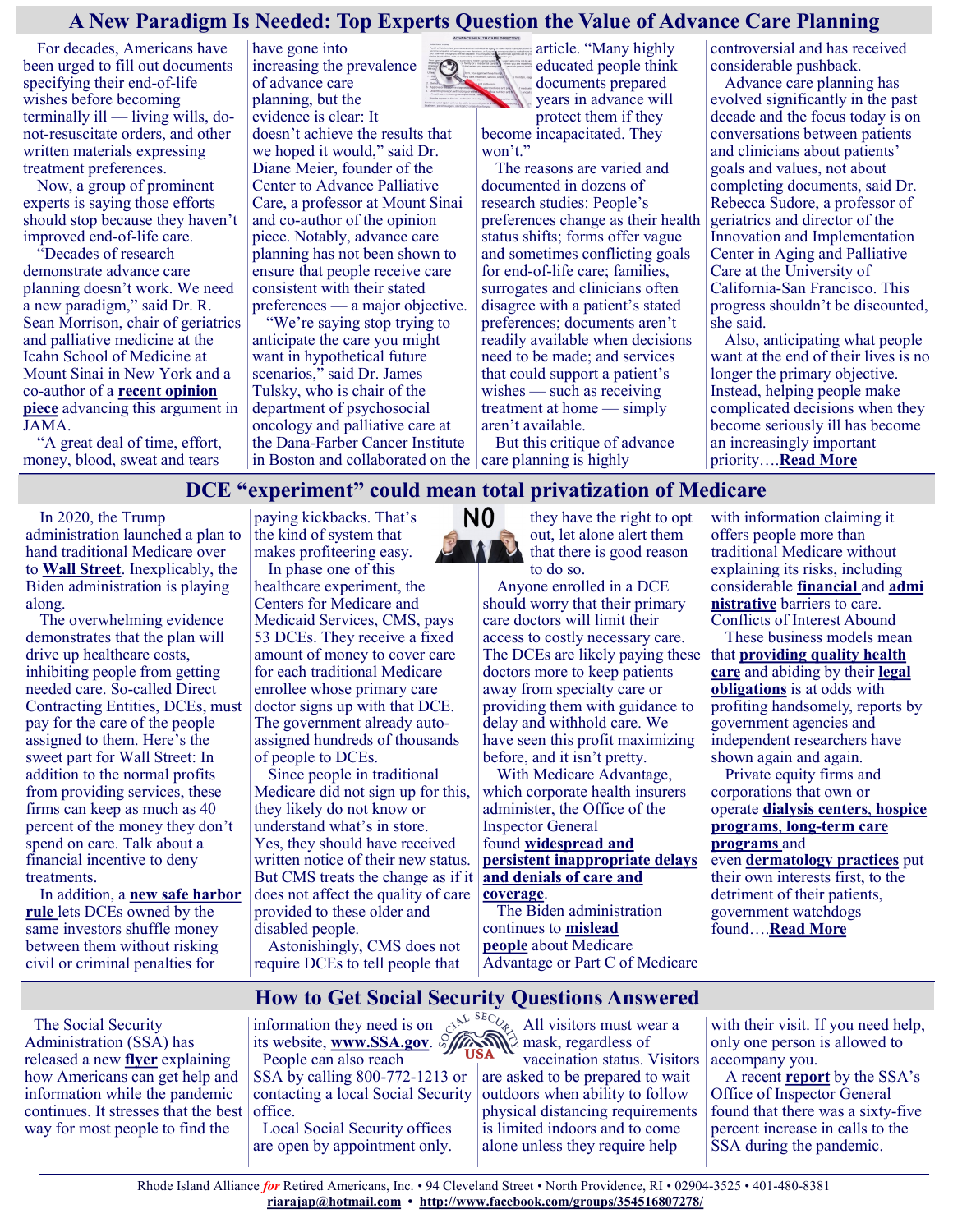# **Ask Rusty – I Have Medicare Advantage - Why Is a Medicare Premium Deducted from my Social Security?**

*Dear Rusty: My wife and I have a Medicare Advantage Plan, and we do not use Medicare for our claims. However, we still have the Medicare premium deducted from our Social Security checks. Is this correct? Signed: Wondering*

Dear Wondering: If, after age 65, you choose to take Medicare outpatient coverage of any kind you must pay that Part B premium, even if you decide to acquire a Medicare Advantage plan instead of using "original Medicare" to administer your healthcare claims.

Medicare Advantage plans (often referred to as Medicare "Part C") are healthcare plans offered by private insurers who will administer your healthcare claims instead of the Federal

Government. But you cannot get a Medicare Advantage plan without first being enrolled in Medicare Part A (inpatient hospitalization coverage) and Part B (coverage for outpatient services) and paying any associated Part B (and perhaps Part A) premium.

As you know, you pay a low premium (or perhaps no premium) for your Medicare Advantage plan. That's because the Part B premium you are now paying from your Social Security is actually going to your Medicare Advantage plan provider, enabling them to offer you equivalent coverage at little or no additional cost. Some Medicare Advantage plans even provide added coverage which Medicare Part B doesn't, such as Security benefit is why your

dental and vision and, sometimes, prescription drug coverage. If that all sounds enticing, remember that Medicare Advantage

plans usually also include restrictions on which medical service providers you can use, unlike "original Medicare" which permits you to use any medical service provider who accepts Medicare (nearly all).

So, when you see or hear a Medicare Advantage provider advertising "no cost" or "very low cost" coverage, recognize that they can offer that only because the government pays them a fixed amount for your care from the Medicare Part B premium taken from your Social Security. The Part B premium you are paying from your Social

Medicare Advantage plan premium is as low as it is.

Many people like the cost efficiency and extra coverage provided by Medicare Advantage plans and are comfortable with the restriction to use "in-network" providers. Many others choose "original Medicare'' because of the inherent flexibility to use just about any healthcare service provider they wish. You should always carefully evaluate which type of healthcare coverage is right for you personally.

*This article originally appeared on Devils Lake Journal: [Ask Rusty –](https://www.devilslakejournal.com/story/lifestyle/2022/01/07/why-medicare-premium-deducted-my-social-security/9089413002/) I Have [Medicare Advantage](https://www.devilslakejournal.com/story/lifestyle/2022/01/07/why-medicare-premium-deducted-my-social-security/9089413002/) - Why Is a [Medicare Premium Deducted](https://www.devilslakejournal.com/story/lifestyle/2022/01/07/why-medicare-premium-deducted-my-social-security/9089413002/)*

# **THE WEP/GPO LAWS WITH FLAWS!**

#### *One of the reasons we are fighting so hard for the repeal of the WEP/GPO from the Social Security Act*

The Technical Reasons Why the Government Pension Offset and Windfall Elimination Provision Should Be Eliminated

The formulas are wrong.

Representative Kevin Brady (R -TX) has shown for years that the WEP formula is an incorrect way of doing what it purports to do.

**1.** Social Security allotments are calculated using both the amount of money contributed to FICA and the number of years a person contributes. But the Government Pension Offset considers only the dollar amount of the public pension. It ignores

years a spouse has been married and was truly dependent, fully-qualifying for spousal or survivor benefits.

**2.** The GPO gets worse every year. The Government Pension Offset penalty increases every time that a retiree gets a cost-ofliving raise in their public pension. If the public pension increases by \$30 a month, the GPO cuts the spousal or survivor Social Security benefit that a person receives by \$20 a month. The WEP penalty stays the same even when the retiree receives a cost-of-living raise in their public pension.

**3.** Taxes are different in every state. Workers contribute to

the number of  $\triangle\Box\triangle$  Social Security Fairness pensions differently and [are taxed differen](https://ssfairness.org/)tly in different states. Applying the same formulas against earned public pensions nationwide is unavoidably unfair.

**4.** The offsets cut lower-income and women retirees more. Both offsets affect lower-income retirees more than those with a bigger pension. In addition, both offsets together affect more women than men, and since women usually have smaller pensions than men, women lose a larger percentage of their retirement income to the offsets.

**5**. Most people never knew. Neither the Social Security Administration nor affected

public agencies have ever done an adequate job informing employees how their pensions would affect their Social Security benefits, leaving many retirees without the financial support they have counted on. Since the requirement to inform new public employees was finally made mandatory in 2005, the effects of the WEP/GPO penalties have become better known to prospective teachers and other public servants. Learning about these punitive laws can discourage many qualified prospective candidates from taking the jobs that our society needs….More information at **[ssfairness](https://ssfairness.org/)**

# **Help for Seniors: Your Guide to Assistance Programs & Services**

Did you know there are literally thousands of programs that provide help for seniors in America? Whether you are struggling with the cost of housing or home repairs, looking for ways to save on prescriptions or hearing aids, or seeking affordable legal guidance, you can probably find senior citizens assistance programs that are designed to address needs like yours. In fact, the range of available services is so vast that

the biggest challenge might be identifying the options that work best for your particular situation.

A good starting point in any search for senior assistance options is to check with your local Area Agency on Aging or use the online **[Eldercare](https://eldercare.acl.gov/Public/Index.aspx)  [Locator](https://eldercare.acl.gov/Public/Index.aspx)** provided by the U.S. Administration on Aging. Either method can direct you to a host of services for older adults in



**[of resources](https://www.greatseniorliving.com/articles/help-for-seniors#tips)** at the end of this article includes

many more sites that can help you find the benefits and programs that are most applicable to you.

The following sections provide information on the many different resources that are available to help older adults meet their needs and improve their quality of life. Check out specific information about 11

your area. The **[directory](https://www.greatseniorliving.com/articles/help-for-seniors#tips)**  different topics, or use the directory of resources to track down additional assistance.

**Contents Help related to: [Income and taxes](https://www.greatseniorliving.com/articles/help-for-seniors#income-and-tax) • [Medicare](https://www.greatseniorliving.com/articles/help-for-seniors#medicare-and-prescription-help)  [and prescriptions](https://www.greatseniorliving.com/articles/help-for-seniors#medicare-and-prescription-help) • [Hearing](https://www.greatseniorliving.com/articles/help-for-seniors#hearing-aids)  [aids](https://www.greatseniorliving.com/articles/help-for-seniors#hearing-aids) • [Mobility aids](https://www.greatseniorliving.com/articles/help-for-seniors#mobility-aids) • [Dental](https://www.greatseniorliving.com/articles/help-for-seniors#dental-care)  [care](https://www.greatseniorliving.com/articles/help-for-seniors#dental-care) • [Housing an rent](https://www.greatseniorliving.com/articles/help-for-seniors#housing-rent) • [Mortgages](https://www.greatseniorliving.com/articles/help-for-seniors#mortgages) • [Home repairs,](https://www.greatseniorliving.com/articles/help-for-seniors#home-repairs)  [improvements, and](https://www.greatseniorliving.com/articles/help-for-seniors#home-repairs)  [modifications](https://www.greatseniorliving.com/articles/help-for-seniors#home-repairs) • In-[home care](https://www.greatseniorliving.com/articles/help-for-seniors#in-home-care) • [Downsizing](https://www.greatseniorliving.com/articles/help-for-seniors#downsizing) • [Legal matters](https://www.greatseniorliving.com/articles/help-for-seniors#legal-matters) • [Technology](https://www.greatseniorliving.com/articles/help-for-seniors#technology) • [An essential](https://www.greatseniorliving.com/articles/help-for-seniors#tips)  [directory of helpful resources](https://www.greatseniorliving.com/articles/help-for-seniors#tips)**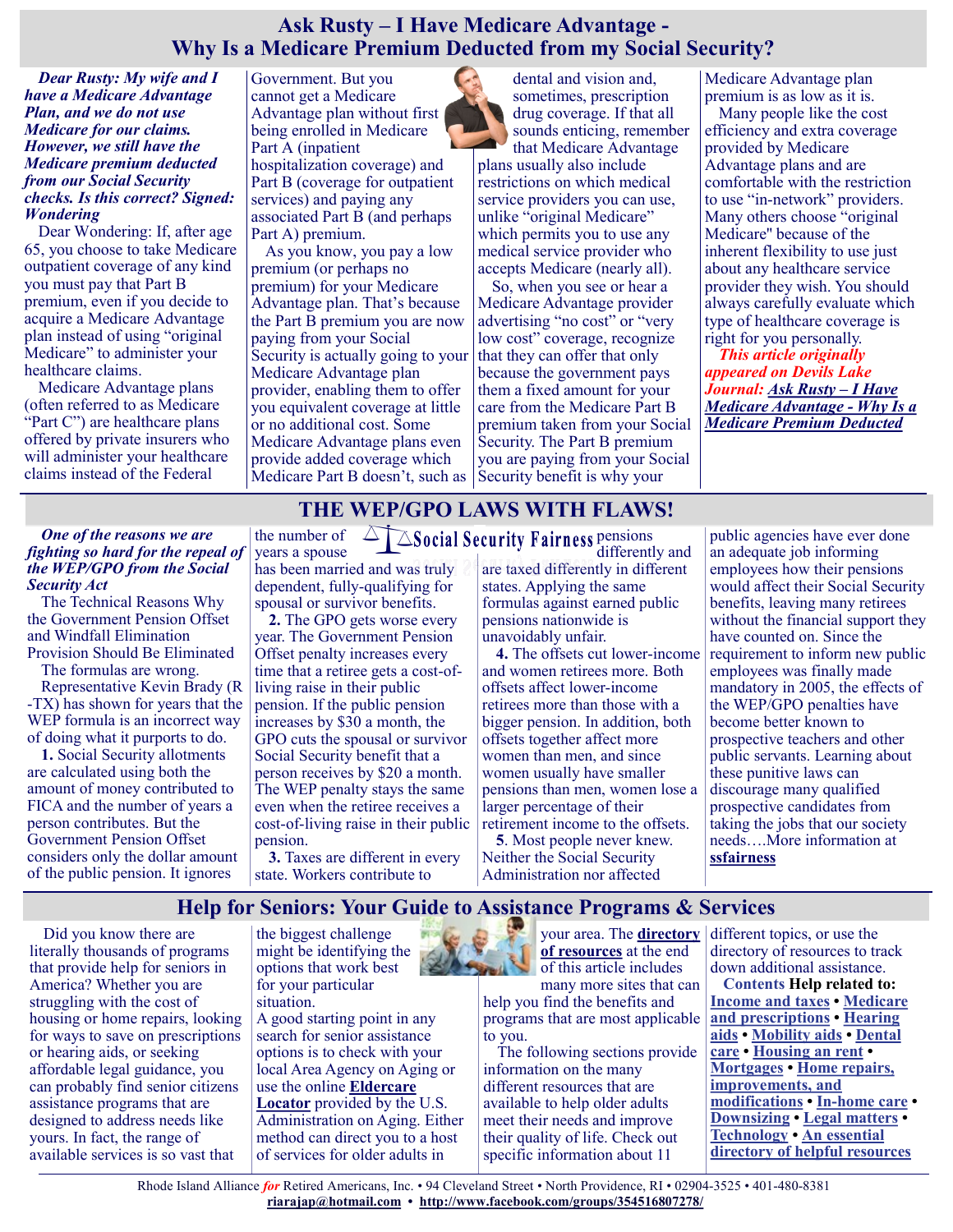# **RI ARA HealthLink Wellness News** FreathLink Wellness



# **The War on Cancer at 50: The Origin Story Begins With a Socialite Citizen-Lobbyist**

The roots of the National Cancer Act can be traced to a small home in Watertown, Wisconsin. In the early 1900s, a girl named Mary tagged along when her mother went to visit their laundress, Mrs. Belter, who had breast cancer.

When they arrived, the woman was in bed, her seven children around her. She was terribly sick. That day, Mary was only around 4 years old, but she remembered it for the rest of her life.

"When I stood in the room and saw this miserable sight, with her children crowding around her, I was absolutely infuriated, indignant that this woman should suffer so and that there should be no help for her," **[she](http://www.columbia.edu/cu/lweb/digital/collections/nny/laskerm/transcripts/laskerm_1_4_103.html)  [recalled](http://www.columbia.edu/cu/lweb/digital/collections/nny/laskerm/transcripts/laskerm_1_4_103.html)** decades later, in 1962.

That girl grew up to be Mary Lasker, who transformed her outrage into action. Lasker

became an activist, philanthropist and strategist focused on supporting medical research.

Belter, who'd had her breasts removed, survived. "I'll never forget my

anger at hearing about this disease that caused such suffering and mutilation and my thinking that something should be done about this," Lasker recounted.

In the first half of the 20th century, cancer was misunderstood. It was widely considered a death sentence, and some people believed it was contagious and something to be ashamed of.

"It was a disease diagnosis that was whispered about and kept secret," said **[Ned](https://www.cancer.gov/about-nci/leadership/director)  [Sharpless](https://www.cancer.gov/about-nci/leadership/director)**, director of the National Cancer Institute. Sharpless said that to protect a



Mary **Lasker** 

breakthroughs — have dramatically changed that. The U.S. government has spent **[more](https://officeofbudget.od.nih.gov/approp_hist.html)  [money](https://officeofbudget.od.nih.gov/approp_hist.html)** on the fight against cancer than any other disease, and many cancers are far less deadly than they once were.

and scientific

A crucial moment in this evolution was the president's signing of the National Cancer Act into law 50 years ago, on Dec. 23, 1971.

**Launching a Crusade** For years, Mrs. Belter's illness remained vivid in Mary Lasker's mind. About 40 years later, in 1943, her cook also fell ill with cancer. As Lasker — a person with wealth and status — helped

her employee navigate the health care system, she was shocked to discover that cancer care had not advanced much.

So Lasker started a crusade. In the 1940s, broadcasters wouldn't say "cancer" on the radio.

She **[worked to change that](https://www.washingtonpost.com/archive/politics/1994/02/23/philanthropist-mary-lasker-dies-at-93/3a6b32e4-b739-4a3a-a11b-5c6034d592ea/)**, with the help of her husband, Albert Lasker, an advertising executive. The couple persuaded Reader's Digest to do a series of articles about cancer. And Lasker persuaded her friend behind the Ann Landers advice column to write about it.

Lasker, who [died in 1994](https://www.nytimes.com/1994/02/23/obituaries/mary-w-lasker-philanthropist-for-medical-research-dies-at-93.html) at age 93, didn't just focus on changing the popular perceptions of cancer. She wanted to cure cancer, and that demanded a real investment in medical research. ..**[Read More](https://khn.org/news/article/the-war-on-cancer-at-50-the-origin-story-begins-with-a-socialite-citizen-lobbyist/)**

# **Even Symptom-Free, People With Omicron Much More Likely to Spread COVID: Studies**

(Healthday News) Researchers say they've uncovered a clue to why the Omicron variant spreads COVID-19 so much more rapidly than its predecessors.

People who are infected but have no symptoms are still far more likely to infect others than they would have been with earlier variants, the data shows.

"As we witness the quick, global spread of **[Omicron](https://www.cdc.gov/coronavirus/2019-ncov/variants/omicron-variant.html)**, it is clear that we urgently need a better understanding of the transmission dynamics of this variant," said senior study author Omicron. Dr. Lawrence Corey. He is principal investigator of the Fred Hutchinson Cancer Research Center-based operations center of the COVID-19 Prevention Network.

"Since so many people may be researchers said. asymptomatic, we can't always know who is carrying the virus, but we do know what we can do to protect ourselves and to help prevent further spread: Wear a mask; wash your hands; avoid large, indoor gatherings; and get fully vaccinated as soon as possible," he added in a network single dose of the Johnson  $\&$ 

news release. Both of the **[new](https://www.medrxiv.org/content/10.1101/2021.12.20.21268130v1)  [studies](https://www.medrxiv.org/content/10.1101/2021.12.20.21268130v1)** were done in Africa.

The Sisonke study used **[PCR](https://my.clevelandclinic.org/health/diagnostics/21462-covid-19-and-pcr-testing)** testing from mid-November 2021 to Dec. 7, 2021, in asymptomatic people. It found the carriage rate was 16%.

The larger Ubuntu study found 31% asymptomatic carriage, or in 71 out of 230 samples between Dec. 2 and Dec. 17, 2021. All the samples available for sequencing analysis were verified to be

Past studies on ancestral, Beta and Delta variants had asymptomatic transmission rates of between 1% and 2.6%, seven to 12 times less than with the Omicron samples, the

The Ubuntu study began in early December with the goal of evaluating the effectiveness of Moderna's COVID-19 vaccine in people living with HIV.

The **[Sisonke research](https://www.samrc.ac.za/media-release/preliminary-findings-studies-south-africa-indicate-omicron-has-much-higher-rate)** was a sub-study of a larger study that evaluated the effectiveness of a

Johnson COVID-19 vaccine. The sub-study evaluated immune **IMICRON** responses and

breakthrough infections in 1,200 health care workers, including those who are pregnant or breastfeeding or who have HIV. The study included 577 people vaccinated with Johnson & Johnson's COVID-19 vaccine, with results suggesting a high carriage rate even in those known to be vaccinated.

"The larger studies were designed to analyze data at the intersection of COVID-19, vaccines and people living with HIV, but they also are giving us useful information about Omicron and how its spread differs from those of previous variants of concern," Dr. Glenda Gray, president of the South African Medical Research Council (SAMRC), said in an SAMRC news release.

Sub-Saharan Africa has been hit hard by both **[HIV](https://www.cdc.gov/hiv/basics/whatishiv.html#:~:text=HIV%20(human%20immunodeficiency%20virus)%20is,healthy%20and%20prevent%20HIV%20transmission.)** and the COVID-19 pandemic, said Dr. Nigel Garrett, head of Vaccine and HIV Pathogenesis Research at the Center for the AIDS

Program of Research in South Africa.

"Ubuntu and Sisonke will provide important data on safety, dosage and effectiveness of vaccines, but they already are helping us better understand the way this virus can change and how those changes affect transmission and severity. It is critical that we know how Omicron and other variants spread among those who are immunocompromised as well as those who are not," Garrett said.

Preliminary findings on both studies were published on the preprint server medRxiv, and have not been peer-reviewed.

"We are not yet able to determine how vaccination affects asymptomatic infection and spread," said Linda-Gail Bekker, director of the Desmond Tutu HIV Centre at the University of Cape Town. "We further need to devise strategies for rapid detection of asymptomatic carriage, particularly in long-term care facilities and hospitals, where transmission to high-risk populations may occur."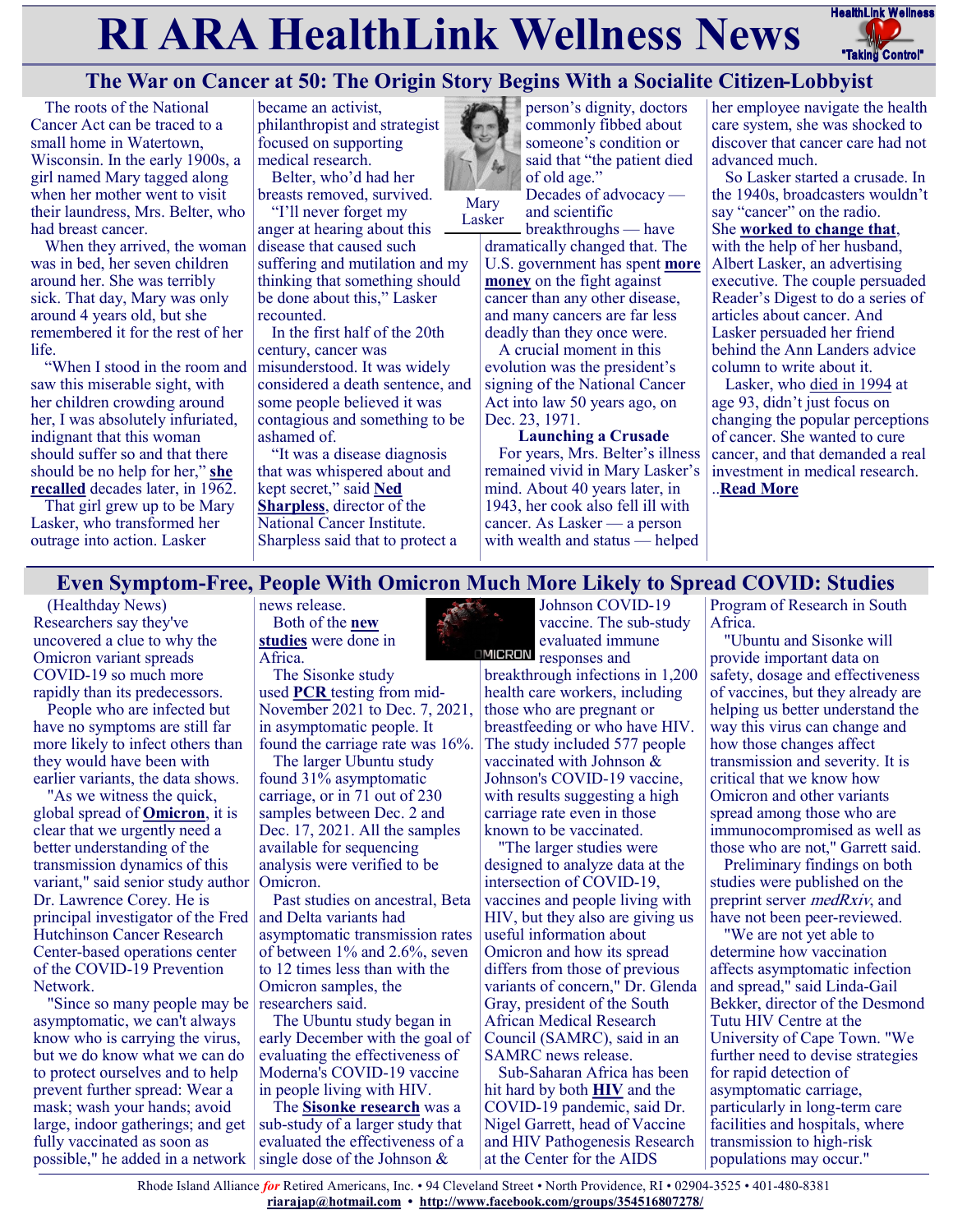### **Unhealthy Heart May Be Bigger Threat to Women's Brains Than Men's**

What's good for the heart is good for the brain, and a new study suggests that connection might be especially critical for women.

The study, of more than 1,800 adults in their 50s and 60s, found that those with heart disease, or risk factors for it, generally showed a greater decline in their memory and thinking skills over time.

That was not a surprise, since past studies have revealed an **[association between heart](https://www.cdc.gov/heartdisease/brain_health.htm)  [health and mental acuity](https://www.cdc.gov/heartdisease/brain_health.htm)**. But it turned out that the link was especially strong among women, researchers found.

"It's extremely important for both women and men to have

their cardiovascular risk factors treated and wellcontrolled," said study author Michelle Mielke, a professor at Mayo Clinic in Rochester, Minn.

But, she added, these findings suggest that could be especially critical for women's cognitive function.

The study, published Jan. 5 in the journal *Neurology*, is the latest to highlight the connection between heart and brain health.

Like the heart, the brain relies on healthy blood vessels to supply its cells with oxygen and nutrients. Research over the years has found that many of the risk factors for heart disease and stroke are also tied to a quicker

based tests involving

decline in cognitive abilities as people age - - and possibly a heightened risk of

dementia.

Those risk factors include high blood pressure, high cholesterol, diabetes, smoking and obesity. On the flip side, research suggests that some **[heart](https://health.gov/myhealthfinder/topics/health-conditions/heart-health/keep-your-heart-healthy)[healthy practices](https://health.gov/myhealthfinder/topics/health-conditions/heart-health/keep-your-heart-healthy)**, such as physical exercise and a diet rich in fish, vegetables and "good" fats, may help shield the aging brain. And a 2019 clinical trial found that aggressively lowering **[high blood pressure](https://www.nhlbi.nih.gov/files/docs/public/heart/hbp_low.pdf)** in older adults reduced the risk of mild cognitive impairment.

That refers to subtle but noticeable declines in memory and thinking that in some cases progress to dementia.

According to Mielke, it's not clear why poorer cardiovascular health might be tougher on women's cognition.

It's natural to speculate that menopause and hormonal changes could play a role, she said. But, Mielke added, there are many other possibilities, too.

For one, heart disease in women and men can be different. Women are more likely than men to have dysfunction throughout smaller blood vessels in the body, versus blockages in larger ones feeding the heart. It's possible that could contribute to cognitive decline….**[Read More](https://consumer.healthday.com/1-6-unhealthy-heart-may-be-bigger-threat-to-women-s-brains-than-men-s-2656197511.html)**

# **Some At-Home Tests May Miss Omicron in Early Stages of Infection**

The Abbott BinaxNOW and Quidel QuickVue -- two widely used rapid at-home COVID tests -- may sometimes fail to spot evidence of the Omicron variant in the first days after infection, even when people are carrying substantial levels of the virus, preliminary research suggests. The researchers focused on 30 people infected with COVID at five workplaces that experienced what were most likely outbreaks of the **[Omicron variant](https://www.cdc.gov/coronavirus/2019-ncov/variants/omicron-variant.html)** last month. The people received both saliva-based PCR tests (the gold standard) and rapid antigen-

nasal swabs. It took three days, on average, for people to test positive on the two rapid antigen tests after their first positive PCR result, researchers reported. In four cases, people transmitted the virus to others after a negative result, according to the **[study](https://www.medrxiv.org/content/10.1101/2022.01.04.22268770v1)**, which hasn't yet been peer-reviewed. It is not yet clear whether the infections were missed because the antigen tests are inherently less sensitive to Omicron or because saliva tests may be

COVID-19 better at detecting the new variant, The New York Times reported. One possible explanation? Omicron may replicate faster or earlier in the throat and mouth than in the

nose, experts said. "While we'll have to wait to see if the science bears out, that might be an indicator that that's where the virus is growing first," Gigi Gronvall, an immunologist and testing expert at Johns Hopkins Bloomberg School of Public Health, told the Times. "So if you're going to look for

the virus, which is what the tests do, then you may find more of it faster in the throat swab over the nose."

Reports have also surfaced that some people who initially tested negative on antigen tests when they swabbed inside their noses went on to receive a positive result when they swabbed the back of their throats. "There's a lot of chatter around this," Nathan Grubaugh, a virologist at the Yale School of Public Health, told the *Times*. "Obviously, that warrants further

# **Aduhelm: Will Medicare Cover the Controversial Alzheimer's Drug?**

Following a months-long and unprecedented review, Medicare officials expect to announce within the next couple of weeks whether the program will cover the controversial Alzheimer's drug Aduhelm. The drug's benefits are in question and its annual price tag tops \$28,000.

The U.S. Centers for Medicare and Medicaid Services (CMS) tend to cover with little fanfare most drugs approved by its sister agency, the U.S. Food and Drug Administration.

However, the **[FDA's approval](https://www.fda.gov/news-events/press-announcements/fda-grants-accelerated-approval-alzheimers-drug)  [of Aduhelm](https://www.fda.gov/news-events/press-announcements/fda-grants-accelerated-approval-alzheimers-drug)** (aducanumab) in June sparked a firestorm of criticism because clinical trials showed no clear improvement in brain function, plus a host of safety concerns.

Proponents such as the Alzheimer's Association argue that Aduhelm's success could pave the

way for even better treatments for the degenerative brain disease. It's the first drug ever approved to treat Alzheimer's.

"It's always been a progression from first treatments that weren't by any means all that we hoped for, but were an important first step leading to progressive advances treatment by treatment as we learned more and we had further research and development," said Robert Egge, chief policy officer for the Alzheimer's Association. "That's the path we see before us for Alzheimer's disease." Critics say CMS has

essentially been put in the awkward position of rectifying a grave error made by the FDA when it approved Aduhelm based on

shaky evidence. "The drug, given the available evidence, provides false hope to Alzheimer's disease patients and their families," said Dr. Michael Carome, director of Public Citizen's Health Research Group. "The right decision for CMS is to not cover the drug until there's sufficient evidence that the drug works."

Asked to comment, a CMS spokesperson simply said that the agency "expects to release more information regarding the National Coverage Determination (NCD) analysis

for monoclonal antibodies targeting amyloid for the treatment of Alzheimer's disease by mid-January 2022."

investigation."...**[Read More](https://consumer.healthday.com/covid-testing-2656243978.html)**

**Cost and equity issues** Medicare coverage could throw a lifeline to Aduhelm, which has been struggling to find its place in the pharmaceutical market.

A number of major health systems -- the U.S. Department of Veterans Affairs, Cleveland Clinic, Mount Sinai and Mass General -- have already said they will not offer Aduhelm to patients. Following weak sales, the drug's maker, Biogen, slashed its annual cost in half - from \$56,000 to \$28,200 last month….**[Read More](https://consumer.healthday.com/1-7-will-medicare-cover-pricey-controversial-alzheimer-s-drug-2656209796.html)**

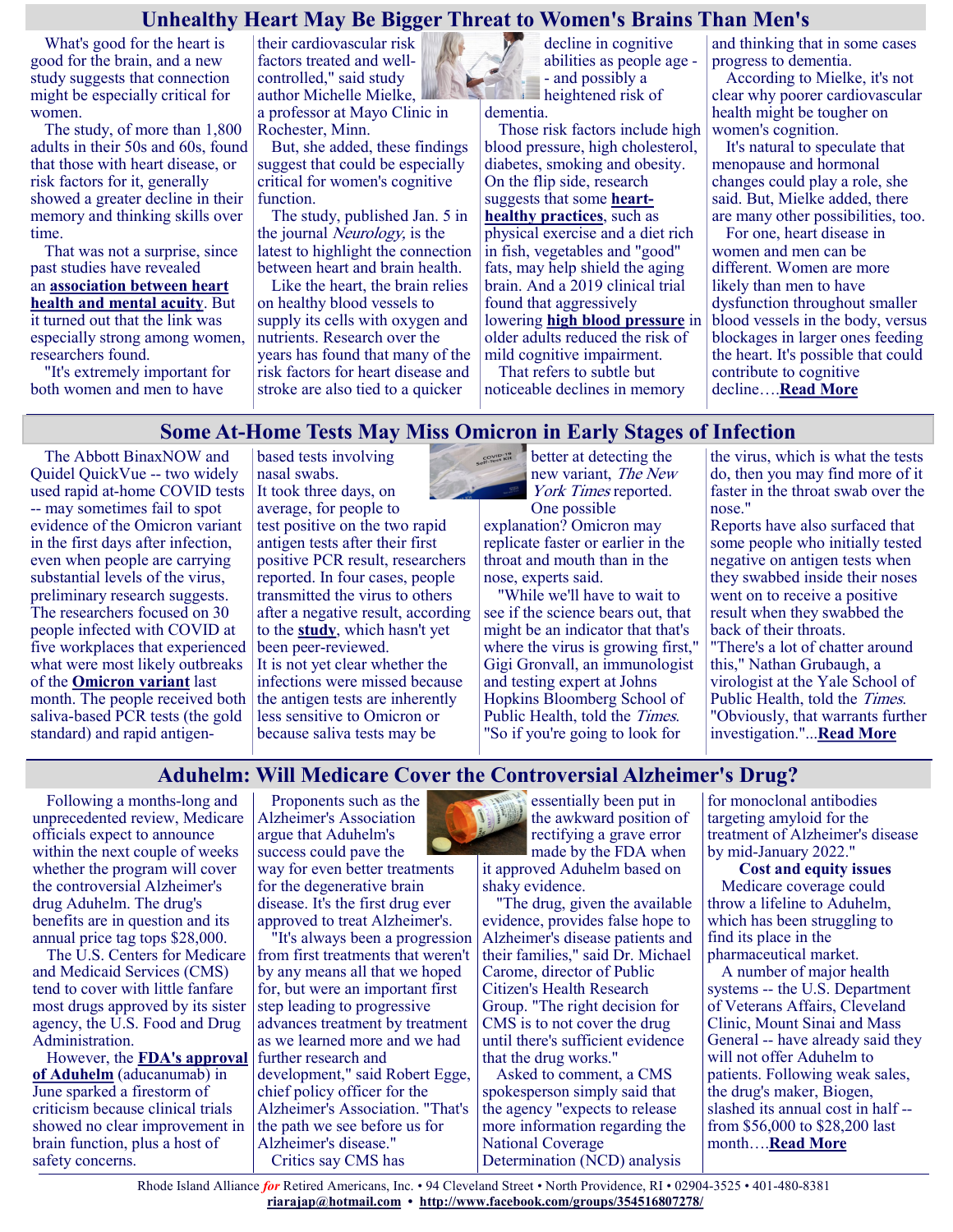# **Breakthrough COVID Cases Overwhelmingly Mild for Vaccinated People: Study**

A review of cases from 465 U.S. hospitals underscores the protection provided by COVID-19 vaccines.

The **[new review](https://www.cdc.gov/mmwr/volumes/71/wr/mm7101a4.htm)** -- by researchers at the U.S. National Institutes of Health -- found that vaccinated adults who got breakthrough infections rarely got severely ill. Respiratory failure, the need for treatment in an intensive care unit, and death were also very rare.

"Vaccines are highly effective and greatly reduce the risk of severe outcomes from COVID-19," said senior researcher Dr. Sameer Kadri, head of clinical epidemiology in the NIH Clinical Center's Department of Critical Care Medicine in Bethesda, Md.

The data covered a stretch between March 2020 and October 2021 when the severe Delta variant of SARS-CoV-2 became widespread in the United States. Omicron, a variant that is

better at evading immunity but tends to produce less severe illness, had not yet emerged.

The review included data from 1.2 million people who were fully vaccinated against COVID.

Those at highest risk for severe disease or death included people 65 and older, as well as folks with compromised immune systems or chronic illnesses, such as those affecting the kidney, heart, lungs, liver or nervous system, the study found.



For every 10,000 vaccinated patients who developed COVID, 1.5 died, and 18 had severe

outcomes, according to the study. All of those who had worse outcomes had at least one risk factor leaving them vulnerable to severe COVID, and almost 8 in 10 of those who died had four or more.

In addition to getting two doses of the Pfizer or Moderna vaccine or one Johnson & Johnson vaccine, booster shots offer further protection, researchers pointed out.

The U.S. Centers for Disease Control and Prevention recommends Moderna and J&J [boosters](https://www.cdc.gov/coronavirus/2019-ncov/vaccines/booster-shot.html) for people 18 and

older and the Pfizer booster for everyone 12 and up.

"Increasing COVID-19 vaccination coverage is a public health priority," Kadri said, adding that vaccines may not only slow spread of the virus but also help prevent new variants from emerging.

For vaccinated folks with **[breakthrough COVID](https://www.cdc.gov/coronavirus/2019-ncov/vaccines/effectiveness/why-measure-effectiveness/breakthrough-cases.html)**, treatment with monoclonal antibodies can effectively limit the severity of the infection, researchers said.

As new variants of the virus appear, it will be important to develop new treatments for those already vaccinated, especially for those at risk for severe disease, they added.,.,,**[Read More](https://consumer.healthday.com/1-6-2656238072.html)**

# **White House Finalizes Plan to Send Americans Free COVID Rapid Tests**

(HealthDay News) -- The final touches are being put on the White House's plan to deliver 500 million free coronavirus rapid at-home test kits to households across America.

The administration will launch a website where people can request the **[rapid tests](https://www.hhs.gov/about/news/2021/12/29/two-new-over-the-counter-at-home-covid-19-tests-brought-to-us-market-quickly-by-biden-harris-administration.html)**, said four people familiar with the plan who spoke on the condition of anonymity, the Washington Post reported. With the help of the U.S. Postal Service (USPS), officials hope to start sending out testing kits by mid-January.

Test makers and distributors seeking to provide a share of the 500 million tests have already submitted proposals to the government, and the first contract was awarded Thursday evening, said a person with knowledge of the plan. A formal

announcement on the specifics of the plan could come next week, the Post reported.

Meanwhile, the USPS is negotiating with its four labor unions to extend the seasonal workforce — the roughly 40,000 people brought in each year to help the agency work through a glut of holiday packages and mail, the Post reported. A White House representative would not comment on the plan,

and USPS representatives did not respond to requests for comment.

#### President Biden first **[announced](https://consumer.healthday.com/b-12-21-biden-to-fight-omicron-with-military-aid-to-hospitals-500-million-free-covid-tests-2656081126.html)  [the test kit plan](https://consumer.healthday.com/b-12-21-biden-to-fight-omicron-with-military-aid-to-hospitals-500-million-free-covid-tests-2656081126.html)** right before Christmas.

In recent weeks, demand for the tests has soared past supply as millions of Americans traveled during the holiday season while  $\epsilon_{\text{cyc}}$ contagious **[Omicron](https://www.cdc.gov/coronavirus/2019-ncov/variants/omicron-variant.html?s_cid=11734:omnicron%20variant:sem.ga:p:RG:GM:gen:PTN:FY22)  [variant](https://www.cdc.gov/coronavirus/2019-ncov/variants/omicron-variant.html?s_cid=11734:omnicron%20variant:sem.ga:p:RG:GM:gen:PTN:FY22)** raged. Across

the country, Americans stood in long lines at pharmacies, community centers and local government buildings, desperate for tests that would tell them whether they could visit loved ones over the holidays.

White House coronavirus response coordinator Jeffrey Zients told reporters Wednesday that manufacturers would begin delivering tests to the federal government "over the next week or so." He added those kits would "not disrupt or in any way cannibalize the tests that are on pharmacy shelves and on websites and used in other settings," the *Post* reported. Since the Omicron variant first surfaced in South Africa in

November, the wily variant has spread across America at a breakneck pace and now accounts for 95% of all U.S. COVID cases, the latest [data](https://covid.cdc.gov/covid-data-tracker/#variant-proportions) from the U.S. Centers for Disease Control and Prevention shows. The USPS almost played a part in a similar partnership with the Trump administration back at the beginning of the pandemic. The idea was to ship 650 million reusable cloth **[masks](https://www.cdc.gov/coronavirus/2019-ncov/prevent-getting-sick/about-face-coverings.html)** to every U.S. household as early as April 2020, but former President Donald Trump nixed the plan over a running feud with USPS leadership and a concern that sending the masks "might create concern or panic," a Trump administration official told the Post.

These extra tips can help older seniors adults choose the best eating plan for their health and lifestyle.

When a panel of health and nutrition experts ranked 40 diets for U.S News's **[Best Diets for](https://health.usnews.com/best-diet/best-overall-diets)  [2022](https://health.usnews.com/best-diet/best-overall-diets)**, they considered not only weight loss, but also whether the diets were **[heart healthy](https://health.usnews.com/best-diet/best-heart-healthy-diets)**, good for **[controlling](https://health.usnews.com/best-diet/best-diabetes-diets)** 

**[diabetes](https://health.usnews.com/best-diet/best-diabetes-diets)** and **[easy to follow](https://health.usnews.com/best-diet/best-easy-diets)**. Now, three panel members discuss which U.S. News-ranked diets make the most sense for

**Fewer Calories** For Amy Campbell, a registered dietitian and diabetes educator,

the **[DASH](https://health.usnews.com/best-diet/dash-diet)**, **[Mediterranean](https://health.usnews.com/best-diet/mediterranean-diet)** and **[Mayo Clinic](https://health.usnews.com/best-diet/mayo-clinic-diet)** diets stood out as smart choices for older adults because they're good for weight loss as well as controlling conditions such as diabetes and high blood pressure.

"The **[MIND diet](https://health.usnews.com/best-diet/mind-diet)** is another consideration for older adults, as it combines the DASH and



Mediterranean diets, focusing on foods that can support and improve **brain health to possibly** lower the risk of mental decline, including Alzheimer's disease,"

Campbell adds. As with anyone, being overweight or having obesity can be issues for seniors, Campbell says. "People are living longer, so we're seeing more of it in older adults. As we get older, our calorie needs go down. People don't need to eat

as much as they did when they were 20 or  $30$ ."

Older women generally need anywhere from 1,600 to 2,200 calories per day, depending how active they are, Campbell says, while younger women need about 1,800 to 2,200 calories daily. For older men, the range is 2,000 to 2,800 calories per day, compared with 2,200 to  $3,200$  calories for younger men….**[Read More](https://health.usnews.com/wellness/articles/best-diets-for-seniors)**